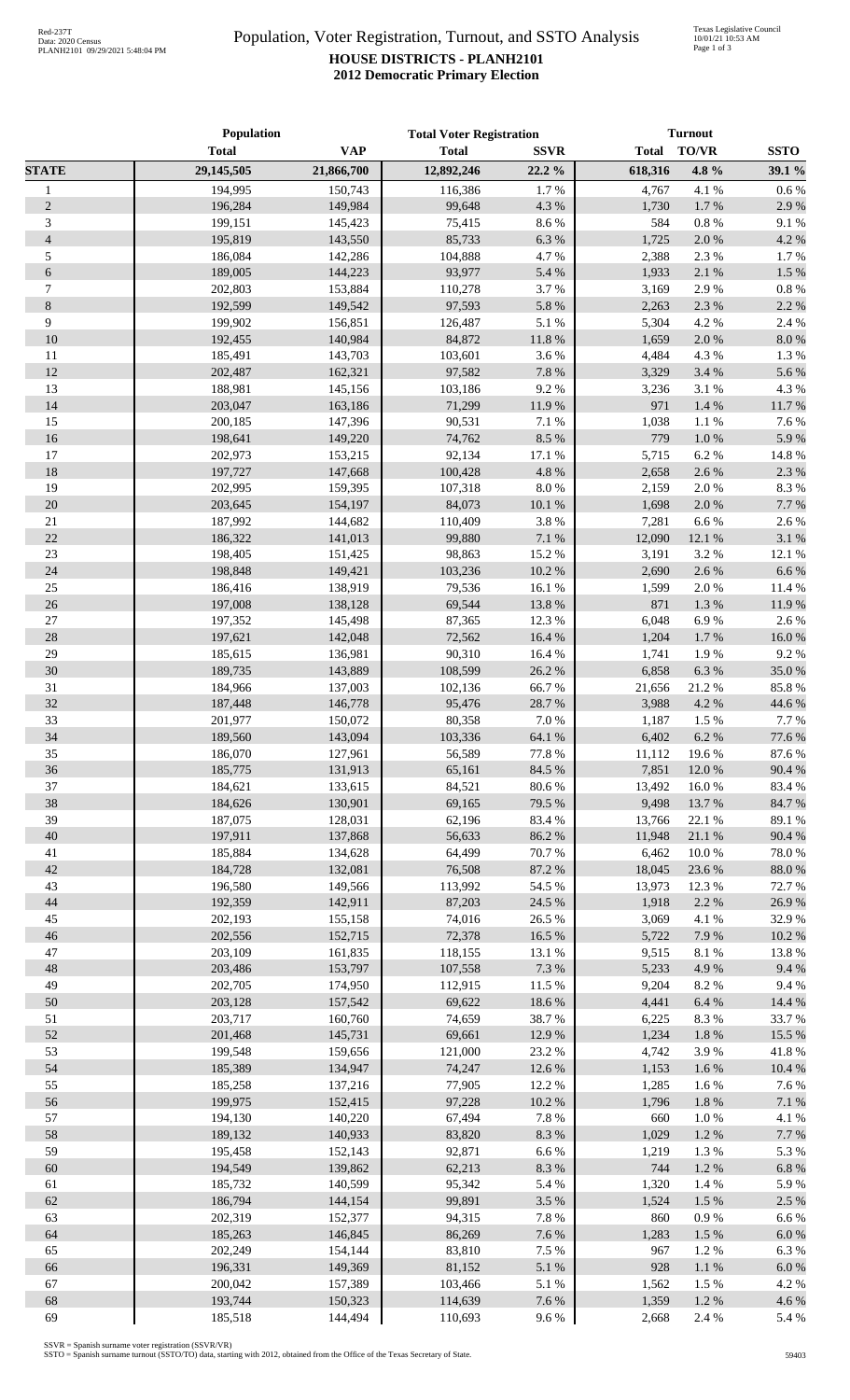## Population, Voter Registration, Turnout, and SSTO Analysis **HOUSE DISTRICTS - PLANH2101 2012 Democratic Primary Election**

|              | Population         |                    | <b>Total Voter Registration</b> |                  | <b>Turnout</b> |                |                    |
|--------------|--------------------|--------------------|---------------------------------|------------------|----------------|----------------|--------------------|
|              | <b>Total</b>       | <b>VAP</b>         | <b>Total</b>                    | <b>SSVR</b>      | <b>Total</b>   | TO/VR          | <b>SSTO</b>        |
| <b>STATE</b> | 29,145,505         | 21,866,700         | 12,892,246                      | 22.2%            | 618,316        | 4.8 %          | 39.1 %             |
| 70           | 188,804            | 130,251            | 64,016                          | 6.0 %            | 670            | 1.0%           | 5.5 %              |
| 71           | 191,317            | 146,476            | 99,072                          | 13.8%            | 1,208          | 1.2%           | 13.3 %             |
| 72           | 186,421            | 143,348            | 96,559                          | 23.2 %           | 1,495          | 1.5 %          | 30.8%              |
| 73           | 200,375            | 156,900            | 96,046                          | 13.1 %           | 1,808          | 1.9%           | 15.3%              |
| 74           | 200,697            | 148,484            | 92,246                          | 66.9%            | 17,560         | 19.0%          | 72.8%              |
| 75           | 200,418            | 137,283            | 47,717                          | 84.6 %           | 5,145          | 10.8%          | 85.9%              |
| 76           | 201,357            | 150,301            | 78,824                          | 14.8 %           | 1,476          | 1.9%           | 7.4 %              |
| 77           | 203,921            | 158,812            | 100,146                         | $80.8~\%$        | 15,875         | 15.9%          | 78.6%              |
| 78           | 203,786            | 153,882            | 93,039                          | 52.7%            | 14,143         | 15.2 %         | 49.9%              |
| 79           | 204,008            | 155,827            | 94,653                          | 71.1 %           | 14,014         | 14.8%          | 72.7 %             |
| 80           | 192,601            | 135,888            | 90,075                          | 73.4 %           | 16,330         | 18.1 %         | 84.1 %             |
| 81           | 184,670            | 133,588            | 73,591                          | 37.0%            | 1,255          | 1.7%           | 45.6%              |
| 82           | 187,676            | 136,280            | 79,868                          | 24.9%            | 707            | 0.9%           | 31.9%              |
| 83           | 186,970            | 139,966            | 94,645                          | 22.6 %           | 2,280          | 2.4 %          | 31.4%              |
| 84           | 186,523            | 145,008            | 91,511                          | 27.0%            | 2,648          | 2.9%           | 42.3 %             |
| 85           | 202,964            | 154,177            | 109,102                         | 13.2 %           | 3,414          | 3.1 %          | 7.9%               |
| 86           | 185,308            | 138,631            | 97,031                          | 14.4 %           | 841            | 0.9%           | 22.3 %             |
| 87           | 187,448            | 138,418            | 88,367                          | 18.7%            | 1,162          | 1.3 %          | 29.1 %             |
| $88\,$       | 186,059            | 135,454            | 103,026                         | 29.6%            | 1,449          | 1.4%           | 14.4 %             |
| 89           | 190,581            | 138,420            | 84,348                          | 7.3 %            | 1,131          | 1.3 %          | 5.1 %              |
| 90           | 201,099            | 144,701            | 65,451                          | 37.2 %           | 5,346          | 8.2%           | 36.7%              |
| 91<br>92     | 187,551            | 141,549            | 87,020                          | 11.2 %<br>14.4 % | 1,162          | 1.3 %          | $10.1~\%$          |
| 93           | 192,096<br>188,296 | 146,866<br>132,214 | 60,826<br>59,652                | 12.3 %           | 1,697<br>810   | 2.8 %<br>1.4 % | 11.7%<br>13.6%     |
| 94           | 185,566            | 144,505            | 100,592                         | 7.3 %            | 2,270          | 2.3 %          | 5.5 %              |
| 95           | 203,641            | 148,994            | 76,127                          | $10.3~\%$        | 8,828          | 11.6%          | 4.1 %              |
| 96           | 188,593            | 140,738            | 92,743                          | 8.2%             | 2,167          | 2.3 %          | 5.3 %              |
| 97           | 190,669            | 148,417            | 84,740                          | 8.9%             | 2,176          | 2.6%           | 7.3 %              |
| 98           | 184,798            | 141,006            | 101,678                         | 5.2 %            | 1,122          | $1.1~\%$       | 5.9%               |
| 99           | 201,695            | 151,589            | 78,678                          | 13.8 %           | 1,857          | 2.4 %          | 18.6%              |
| 100          | 185,436            | 150,653            | 82,271                          | 13.5 %           | 5,672          | 6.9%           | 7.6%               |
| 101          | 186,636            | 133,467            | 74,703                          | 14.0 %           | 3,572          | 4.8 %          | $8.0\ \%$          |
| 102          | 187,686            | 141,854            | 74,084                          | 9.2%             | 2,384          | 3.2%           | 6.4%               |
| 103          | 189,432            | 147,409            | 64,779                          | 33.2 %           | 3,959          | 6.1%           | 30.4 %             |
| 104          | 186,630            | 135,171            | 70,353                          | 38.5 %           | 6,269          | 8.9%           | 27.7 %             |
| 105          | 186,828            | 140,913            | 59,563                          | 19.6%            | 1,602          | 2.7 %          | 28.0%              |
| 106          | 191,093            | 136,666            | 64,744                          | 7.3 %            | 557            | $0.9\ \%$      | 5.7%               |
| 107          | 186,185            | 140,174            | 74,934                          | $14.0\ \%$       | 2,211          | 3.0%           | 11.4 %             |
| 108          | 187,643            | 151,154            | 113,513                         | 4.2 %            | 2,941          | 2.6 %          | 5.5 %              |
| 109          | 188,181            | 136,550            | 87,229                          | 7.0 %            | 9,079          | 10.4 %         | 1.4 %              |
| 110          | 185,481            | 126,827            | 60,440                          | 22.8 %           | 3,992          | 6.6%           | $6.1~\%$           |
| 111          | 185,801            | 137,653            | 98,136                          | 9.7%             | 11,261         | 11.5 %         | 2.5 %              |
| 112          | 185,204            | 144,361            | 99,834                          | $6.7~\%$         | 2,134          | $2.1~\%$       | 4.8 %              |
| 113          | 185,073            | 137,196            | 80,144                          | 15.4 %           | 2,075          | 2.6%           | 6.1%               |
| 114          | 187,670            | 136,156            | 69,967                          | 26.9%            | 3,363          | 4.8 %          | 22.3 %             |
| 115          | 186,289            | 146,507            | 81,938                          | 8.5 %            | 1,417          | 1.7%           | 6.1%               |
| 116          | 200,120            | 160,090            | 89,462                          | 48.6%            | 4,644          | 5.2 %          | 58.9%              |
| 117          | 198,399            | 139,199            | 57,391                          | 61.9%            | 3,814          | 6.6%           | 71.6%              |
| 118          | 199,826            | 148,024            | 89,273                          | 53.7%            | 5,078          | 5.7 %          | $71.1\text{ }\%$   |
| 119          | 202,657            | 150,837            | 84,620                          | 51.1%            | 4,677          | 5.5 %          | 60.7%              |
| 120          | 203,115            | 149,887            | 85,832                          | 30.6%            | 4,372          | $5.1~\%$       | 23.4 %             |
| 121          | 203,209            | 155,904            | 104,399                         | 19.4%            | 3,199          | 3.1 %          | 25.1 %             |
| 122          | 201,984            | 149,711            | 82,815                          | 20.3 %           | 2,240          | 2.7%           | 32.1 %             |
| 123<br>124   | 200,095            | 160,561            | 101,685                         | 49.5 %           | 5,984          | 5.9%           | 54.6 %             |
|              | 197,852            | 146,224            | 73,954                          | 62.0%            | 3,493          | 4.7%           | 66.6%              |
| 125<br>126   | 202,067<br>194,060 | 151,951<br>147,183 | 99,986<br>97,279                | 53.7%<br>10.4 %  | 4,941<br>1,375 | 4.9%<br>1.4%   | 62.6%<br>$6.0\ \%$ |
| 127          | 199,089            |                    |                                 |                  |                |                |                    |
| 128          | 201,183            | 144,351<br>148,227 | 93,468<br>86,977                | 11.5 %<br>16.8%  | 1,485          | 1.6%<br>2.0 %  | 7.1 %<br>12.0%     |
| 129          | 198,661            | 154,787            | 100,203                         | 12.4 %           | 1,774<br>2,187 | 2.2 %          | 11.4 %             |
| 130          | 194,311            | 139,508            | 78,942                          | $10.0\ \%$       | 817            | 1.0%           | 9.8%               |
| 131          | 201,256            | 144,968            | 68,541                          | 21.7%            | 4,651          | 6.8%           | 6.0%               |
| 132          | 195,943            | 141,733            | 63,395                          | 13.3 %           | 754            | $1.2~\%$       | 8.9%               |
| 133          | 196,966            | 155,045            | 96,648                          | 7.4 %            | 1,900          | 2.0%           | 5.5 %              |
| 134          | 202,847            | 168,828            | 109,664                         | 8.4 %            | 4,737          | 4.3 %          | 6.9%               |
| 135          | 197,186            | 140,362            | 63,524                          | 22.2%            | 1,101          | 1.7%           | 10.6%              |
| 136          | 203,904            | 153,117            | 83,599                          | 13.1 %           | 1,715          | $2.1~\%$       | 12.2 %             |
| 137          | 187,800            | 140,396            | 50,622                          | 19.7%            | 1,971          | 3.9%           | 15.1 %             |
| 138          | 201,745            | 154,239            | 91,774                          | 16.3%            | 1,573          | 1.7%           | 12.4 %             |